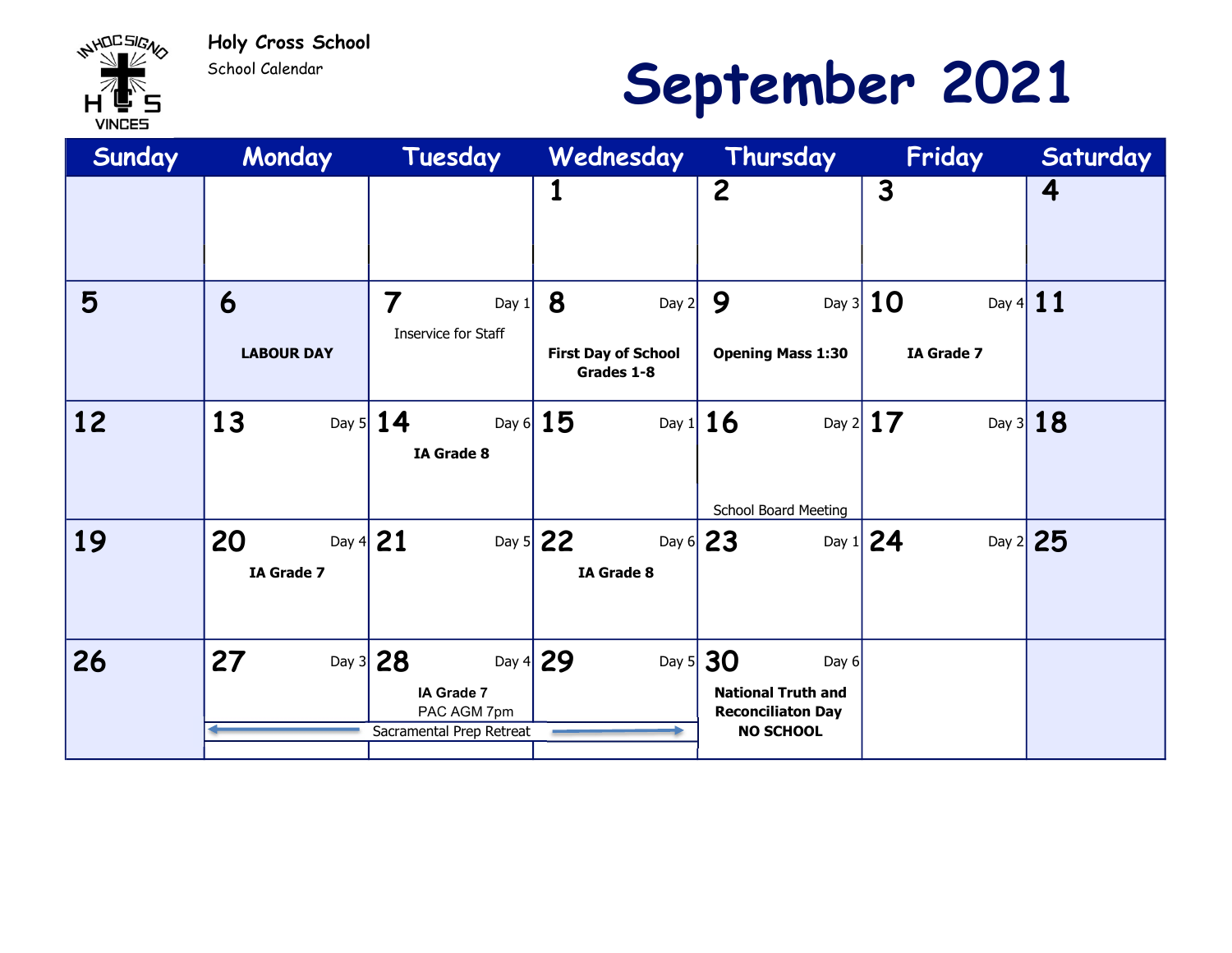Holy Cross School School Calendar

**WAHACSIGAS** 

**VINCES** 

## October 2021

| Sunday                                         | Monday                                      | Tuesday                       | Wednesday                                                               | Thursday                                                         | Friday                               | Saturday       |
|------------------------------------------------|---------------------------------------------|-------------------------------|-------------------------------------------------------------------------|------------------------------------------------------------------|--------------------------------------|----------------|
|                                                |                                             |                               |                                                                         |                                                                  | 1<br>Day 1                           | $\overline{2}$ |
| $\overline{3}$                                 | $\overline{\mathbf{4}}$<br>Day $2$          | 5<br>Day $3$                  | 6<br>Day $4$                                                            | $\overline{\mathbf{7}}$<br>Day $5$                               | 8<br>Day $6$                         | 9              |
|                                                |                                             | <b>EARLY DISMISSAL</b><br>2pm |                                                                         | <b>PICUTRE DAY</b><br>Sacramental Prep<br>Parents Meeting 6:30pm |                                      |                |
| 10                                             | 11                                          | 12<br>Day $1$                 | 13<br>Day $2$                                                           |                                                                  | Day 3 $15$<br>Day $4$                | <b>16</b>      |
|                                                | <b>NO SCHOOL</b><br><b>THANKSGIVING DAY</b> | Thanksgiving Mass<br>1:30pm   |                                                                         |                                                                  | <b>Grade 7 Retreat</b>               |                |
| 17                                             | 18<br>Day $5$                               | 19<br>Day $6$                 | 20<br>Day $1$                                                           | 21                                                               | Day 2 22<br>Day $3$                  | 23             |
|                                                |                                             |                               | <b>Covid 19 Vaccine</b><br><b>Youth Immunization</b><br><b>Catchups</b> | <b>School Board Meeting</b>                                      | <b>NO SCHOOL</b><br><b>Admin Day</b> |                |
| 24                                             | 25<br>Day $4$                               | 26                            | Day 5 $27$<br>Day $6$                                                   | 28<br>Day 1                                                      | 29<br>Day $2$                        | 30             |
|                                                |                                             |                               |                                                                         |                                                                  |                                      |                |
|                                                |                                             | PAC Meeting 7pm               |                                                                         |                                                                  |                                      |                |
| 31<br>(é 4<br><b>HAPPY</b><br><b>HALLOWEEN</b> |                                             |                               |                                                                         |                                                                  |                                      |                |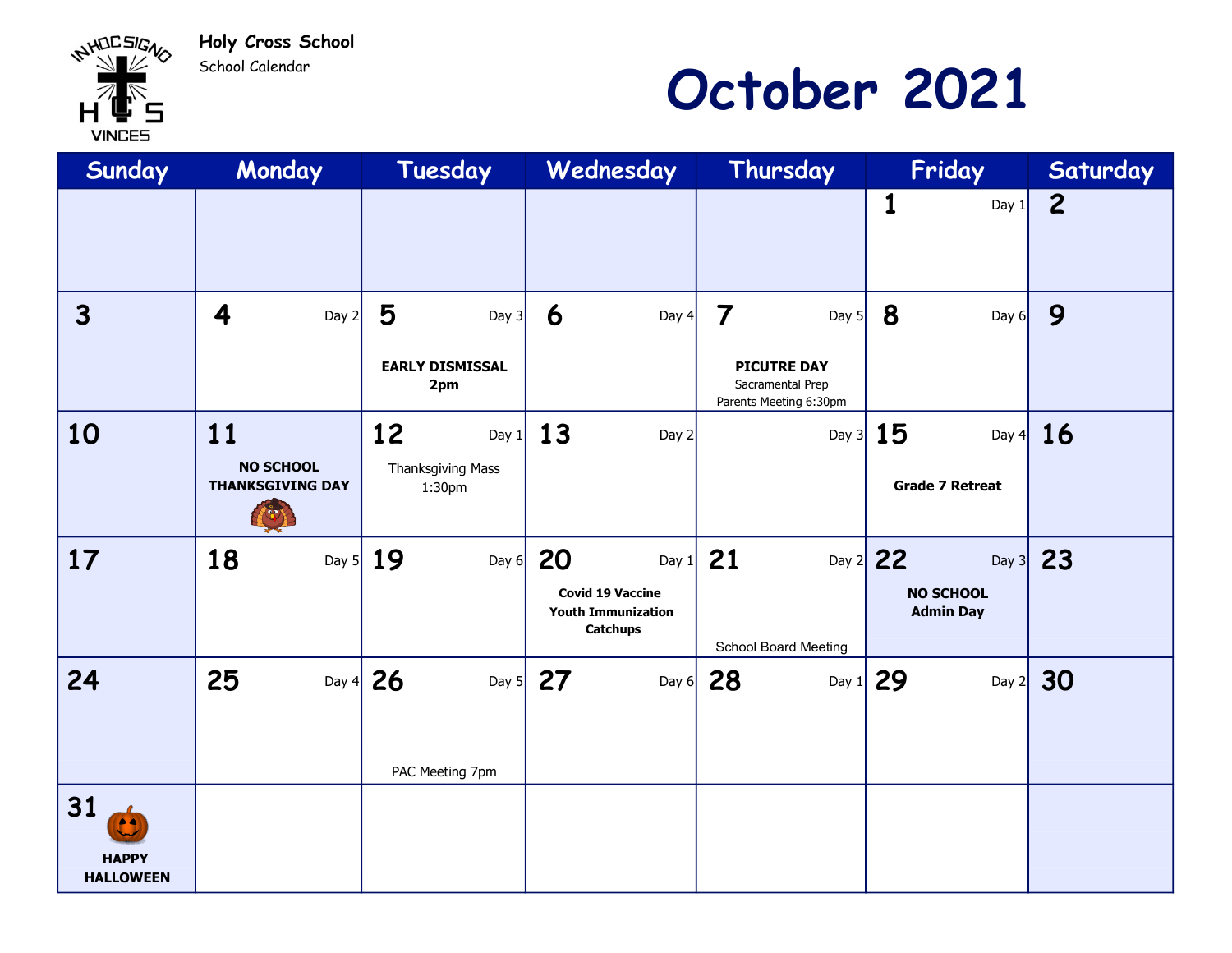

#### School Calendar

## November 2021

| Sunday                   | Monday                           | Tuesday                                             | Wednesday                                   | Thursday                                                        | Friday                                                        | Saturday                            |
|--------------------------|----------------------------------|-----------------------------------------------------|---------------------------------------------|-----------------------------------------------------------------|---------------------------------------------------------------|-------------------------------------|
|                          | 1<br>Day $3$                     | $\overline{2}$<br>Day $4$<br><b>EARLY DISMISSAL</b> | $\mathbf{3}$<br>Day $5$<br><b>NO SCHOOL</b> | 4<br>Day $6$<br><b>NO SCHOOL</b>                                | 5<br>Day $1$                                                  | 6                                   |
|                          | <b>All Saints Mass</b><br>1:30pm | 2pm                                                 |                                             | Staff Professional Development   Staff Professional Development |                                                               |                                     |
| 7                        | 8<br>Day $2$                     | 9                                                   | Day 3 $10$<br>Day 4 $11$                    |                                                                 | 12                                                            | Day 5 $13$                          |
| Daylight Savings<br>Ends |                                  | <b>Picture Retakes</b>                              | Remembrance Day Service                     | <b>NO SCHOOL</b><br><b>REMEMBRANCE DAY</b><br>Ģ.                |                                                               |                                     |
| 14                       | 15                               | Day 6 $16$                                          | Day 1 17                                    | Day $2$ 18                                                      | Day $3$ 19                                                    | Day 4 20                            |
|                          |                                  |                                                     |                                             | School Board Meeting                                            | <b>NO SCHOOL</b><br>Administrative Day<br>Report Card Writing | <b>Board Governance</b><br>Workshop |
| 21                       | 22                               | Day 5 $23$                                          | Day 6 $24$                                  | Day 1 $25$                                                      | Day $2$ 26                                                    | Day3 27                             |
| 28                       | 29                               | Day 4 $30$<br>Day $5$                               |                                             |                                                                 |                                                               |                                     |
|                          | Report Cards Sent Home           |                                                     |                                             |                                                                 |                                                               |                                     |
|                          |                                  | PAC Meeting 7pm                                     |                                             |                                                                 |                                                               |                                     |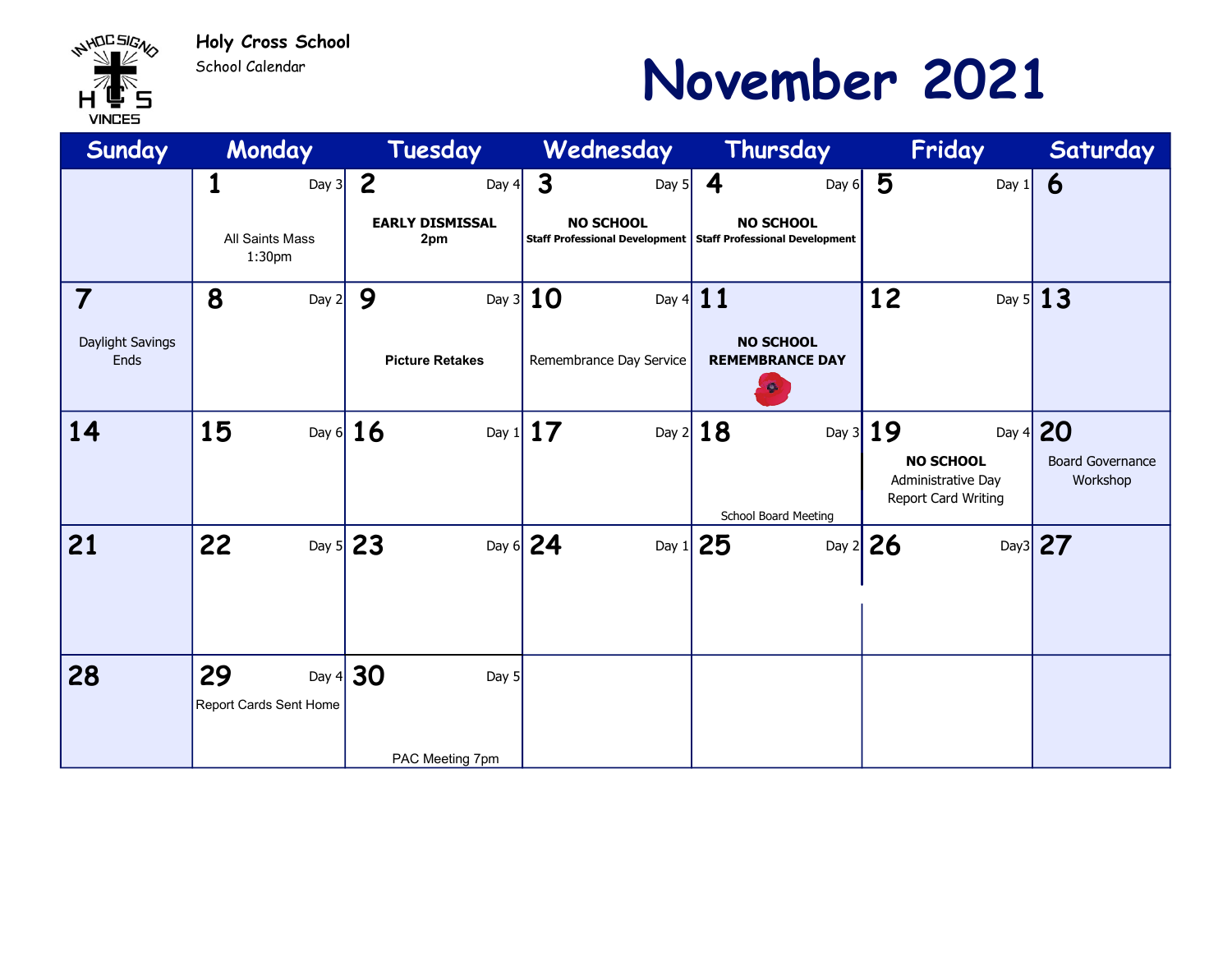

School Calendar

## December 2021

| Sunday    | Monday                                    | Tuesday                                                                                                 | Wednesday                                                     | Thursday                                                                                                      | Friday                             | Saturday   |
|-----------|-------------------------------------------|---------------------------------------------------------------------------------------------------------|---------------------------------------------------------------|---------------------------------------------------------------------------------------------------------------|------------------------------------|------------|
|           |                                           |                                                                                                         | 1<br>Day $6$<br>Family/Teacher Conferences<br>3:30pm - 7:30pm | $\overline{2}$<br>Day $1$<br>Family/Teacher Conferences<br>2:00 a.m.-7:00 p.m.<br><b>Early Dismissal 2:00</b> | $\overline{\mathbf{3}}$<br>Day $2$ | 4          |
| 5         | 6<br>Day $3$<br><b>Advent Service</b>     | 7<br>Day $4$<br><b>PUBLIC HEALTH</b><br>Vaccination Clinic gr. 6&8<br><b>EARLY DISMISSAL</b><br>2:00 PM | 8<br>Day $5$                                                  | 9                                                                                                             | Day 6 $10$<br>Day 1                | 11         |
| <b>12</b> | 13<br><b>Advent Service</b>               | Day 2 $14$<br>PAC Meeting 7pm                                                                           | Day 3 $15$                                                    | Day 4 $16$<br><b>School Board Meeting</b>                                                                     | Day 5 $17$                         | Day 6 $18$ |
| 19        | 20<br>Day 1 $21$<br><b>Advent Service</b> |                                                                                                         | Day $2$ 22<br><b>Mass 1:30 PM</b>                             | Day 3 23                                                                                                      | 24<br><b>CHRISTMAS BREAK</b>       | 25         |
| 26        | 27                                        | 28                                                                                                      | 29 <sup>°</sup><br><b>CHRISTMAS BREAK</b>                     | 30                                                                                                            | 31                                 |            |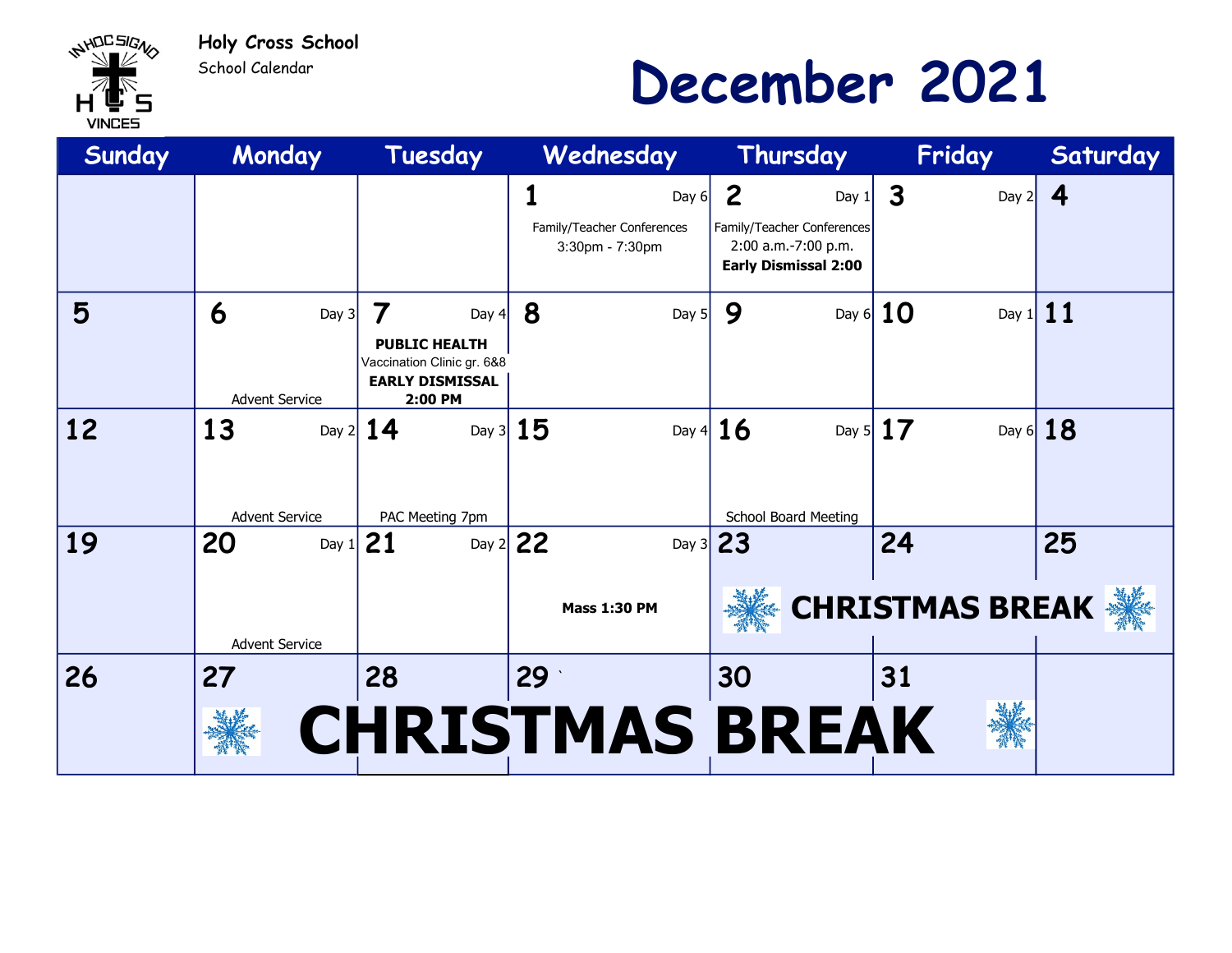School Calendar

WHOLSIGN

**VINCES** 

## January 2022

| Sunday         | Monday                                                          | Tuesday                             | Wednesday             | Thursday                                                                 | Friday                                                                              | Saturday |
|----------------|-----------------------------------------------------------------|-------------------------------------|-----------------------|--------------------------------------------------------------------------|-------------------------------------------------------------------------------------|----------|
|                |                                                                 |                                     |                       |                                                                          |                                                                                     | 1        |
| $\overline{2}$ | $\mathbf{3}$                                                    | $\overline{\mathbf{4}}$             | 5                     | 6<br>Day $4$                                                             | 7<br>Day $5$                                                                        | 8        |
|                |                                                                 | <b>CHRISTMAS BREAK</b>              | 纂                     | <b>CLASSES RESUME</b><br>Epiphany Mass<br>1:30 PM                        |                                                                                     |          |
| 9              | 10<br>Day 6 $11$                                                | <b>EARLY DISMISSAL</b><br>2:00 p.m. | Day 1 $12$            | Day $2 13$                                                               | Day 3 $14$<br>Day $4$                                                               | 15       |
| 16             | 17                                                              | Day 5 $18$                          | Day 6 $19$<br>Day $1$ | 20<br><b>AGM SCHOOL BOARD</b><br>MEETING 7:00 p.m.<br><b>ALL WELCOME</b> | Day $2 21$<br>Early Dismissal @ 11:30 a.m.<br><b>Staff Professional Development</b> | Day 3 22 |
| 23             | 24<br><b>Re-Registration DUE DATE</b>                           | Day 4 $25$                          | Day 5 $26$            | Day 6 $27$                                                               | Day 1 $28$<br>Day 2 29                                                              |          |
|                |                                                                 | PAC Meeting 7pm                     |                       |                                                                          |                                                                                     |          |
| 30             | Day 3<br><b>Last Day to Re-Register</b><br>for Current Students |                                     |                       |                                                                          |                                                                                     |          |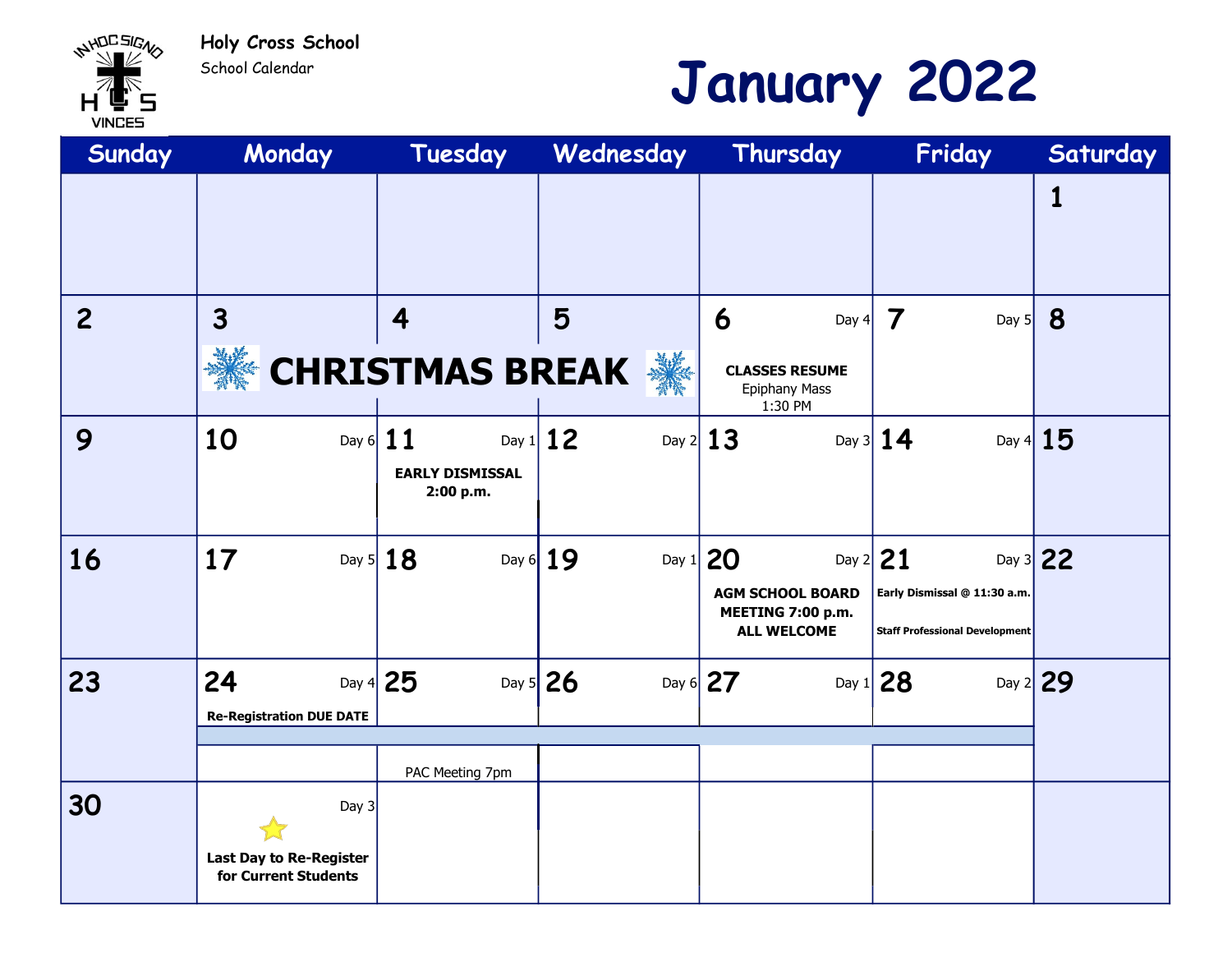

School Calendar

### February 2022

| Sunday | Monday                                    | Tuesday                                      | Wednesday                                           | Thursday                | Friday                         | Saturday   |  |
|--------|-------------------------------------------|----------------------------------------------|-----------------------------------------------------|-------------------------|--------------------------------|------------|--|
|        |                                           | 1<br>Day $4$                                 | $\overline{2}$<br>Day $5$                           | $\mathbf{3}$<br>Day $6$ | 4<br>Day $1$                   | 5          |  |
|        |                                           | <b>EARLY DISMISSAL 2pm</b>                   |                                                     |                         |                                |            |  |
|        |                                           | <b>OPEN HOUSE 7pm</b>                        | <b>New Student Registrations Now Being Accepted</b> |                         |                                |            |  |
|        |                                           |                                              |                                                     |                         |                                |            |  |
| 6      | $\overline{7}$<br>Day 2                   | 8<br>Day $3$                                 | 9                                                   | Day 4 $10$              | Day 5 $11$                     | Day $6$ 12 |  |
|        |                                           |                                              |                                                     |                         |                                |            |  |
|        |                                           |                                              |                                                     |                         |                                |            |  |
|        |                                           |                                              |                                                     |                         |                                |            |  |
| 13     | 14                                        | Day 1 $15$                                   | Day $2 16$                                          | Day 3 $17$              | Day 4 $18$                     | Day 5 $19$ |  |
|        | CATHOLIC SCHOOLS WEEK                     |                                              |                                                     |                         |                                |            |  |
|        | <b>HAPPY VALENTINES</b>                   |                                              |                                                     |                         | <b>NO SCHOOL</b>               |            |  |
|        | <b>DAY</b>                                |                                              |                                                     | School Board Meeting    | Catholic Schools Day<br>PD Day |            |  |
|        |                                           | 22                                           |                                                     |                         |                                |            |  |
| 20     | 21                                        |                                              | Day 6 $23$                                          | Day 1 $24$              | Day $2$ 25                     | Day 3 26   |  |
|        | <b>NO SCHOOL</b><br><b>LOUIS RIEL DAY</b> | Sacramental Prep<br>Parents Meeting 6:30-8pm |                                                     |                         |                                |            |  |
|        |                                           |                                              |                                                     |                         |                                |            |  |
|        |                                           | PAC Meeting 7pm                              |                                                     |                         |                                |            |  |
| 27     | 28<br>Day $4$                             |                                              |                                                     |                         |                                |            |  |
|        |                                           |                                              |                                                     |                         |                                |            |  |
|        |                                           |                                              |                                                     |                         |                                |            |  |
|        |                                           |                                              |                                                     |                         |                                |            |  |
|        |                                           |                                              |                                                     |                         |                                |            |  |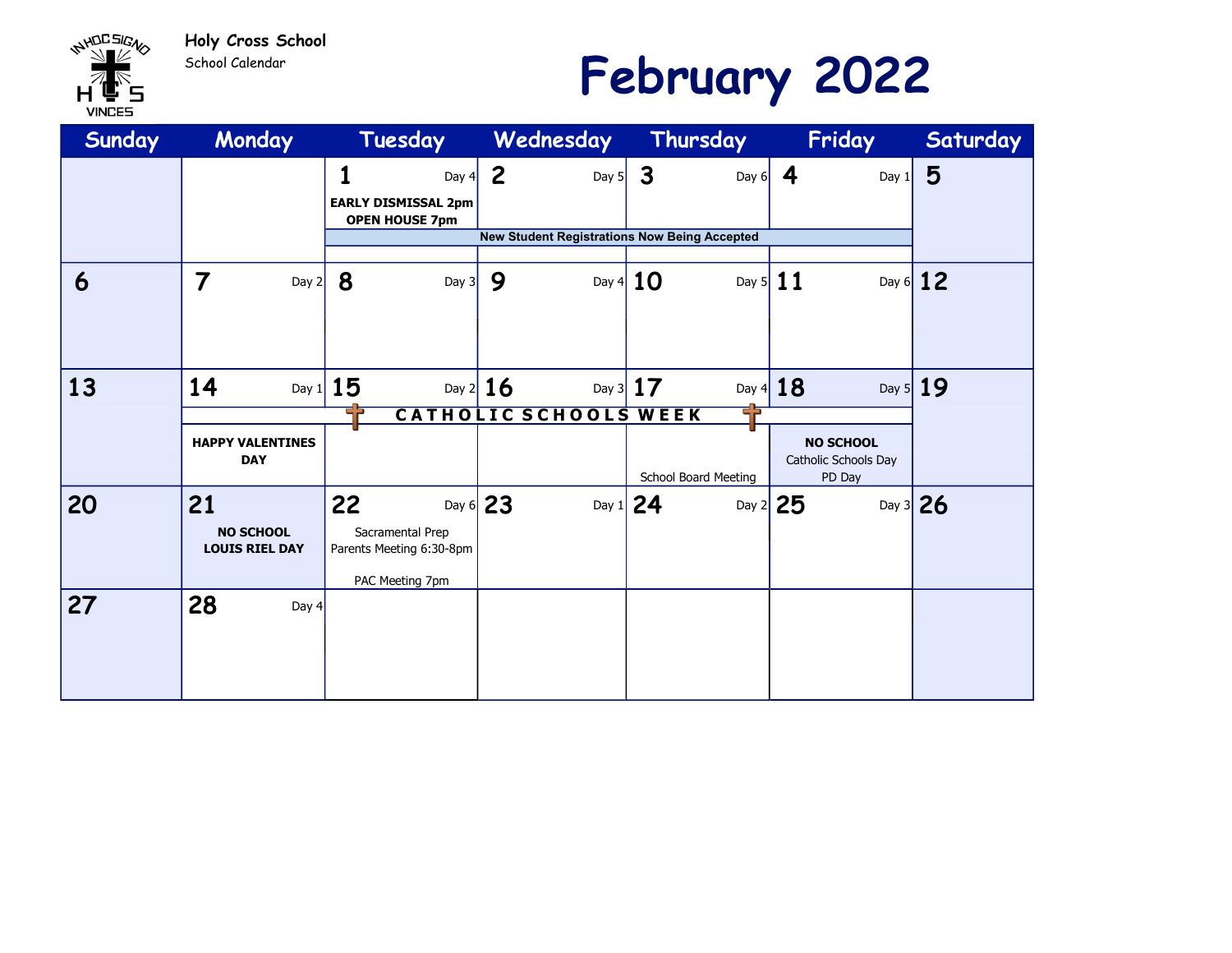Holy Cross School School Calendar



### March 2022

| Sunday                                  | Monday                                                                                     | Tuesday                                                            | Wednesday                                                                            | Thursday                                                                                     | Friday                                                                | Saturday   |
|-----------------------------------------|--------------------------------------------------------------------------------------------|--------------------------------------------------------------------|--------------------------------------------------------------------------------------|----------------------------------------------------------------------------------------------|-----------------------------------------------------------------------|------------|
|                                         |                                                                                            | 1<br>Day $5$<br><b>EARLY DISMISSAL</b><br>2:00pm<br>Shrove Tuesday | $\overline{2}$<br>Day $6$<br><b>ASH WEDNESDAY</b><br><b>MASS W/ BISHOP</b><br>1:15pm | $\mathbf{3}$<br>Day $1$                                                                      | 4<br>Day $2$                                                          | 5          |
| 6                                       | $\overline{7}$<br>Day $3$<br><b>NO SCHOOL</b><br>Administrative Day<br>Report Card Writing | 8<br>Day $4$                                                       | 9                                                                                    | Day 5 $10$                                                                                   | Day 6 $11$                                                            | Day 1 $12$ |
| 13<br>Daylight Savings<br><b>Begins</b> | 14<br>Day $2$                                                                              | 15                                                                 | Day 3 $16$                                                                           | Day 4 $17$<br>School Board Meeting                                                           | Day 5 $18$<br>Report Cards Sent Home<br>Mass for St. Joseph<br>1:30pm | Day 6 $19$ |
| 20                                      | 21<br>Day $1$                                                                              | 22<br>PAC Meeting 7pm                                              | Day $2$ 23<br><b>Family/Teacher Conferences</b><br>3:30 p.m.-7:30 p.m.               | Day 3 $24$<br>EARLY DISMISSAL-2:00 p.m.<br>Family/Teacher Conferences<br>2:30 P.M.-7:30 P.M. | Day 4 $25$<br>Day 5 26                                                |            |
| 27                                      | 28                                                                                         | 29<br>Р<br>R                                                       | - G                                                                                  | BREAK                                                                                        |                                                                       |            |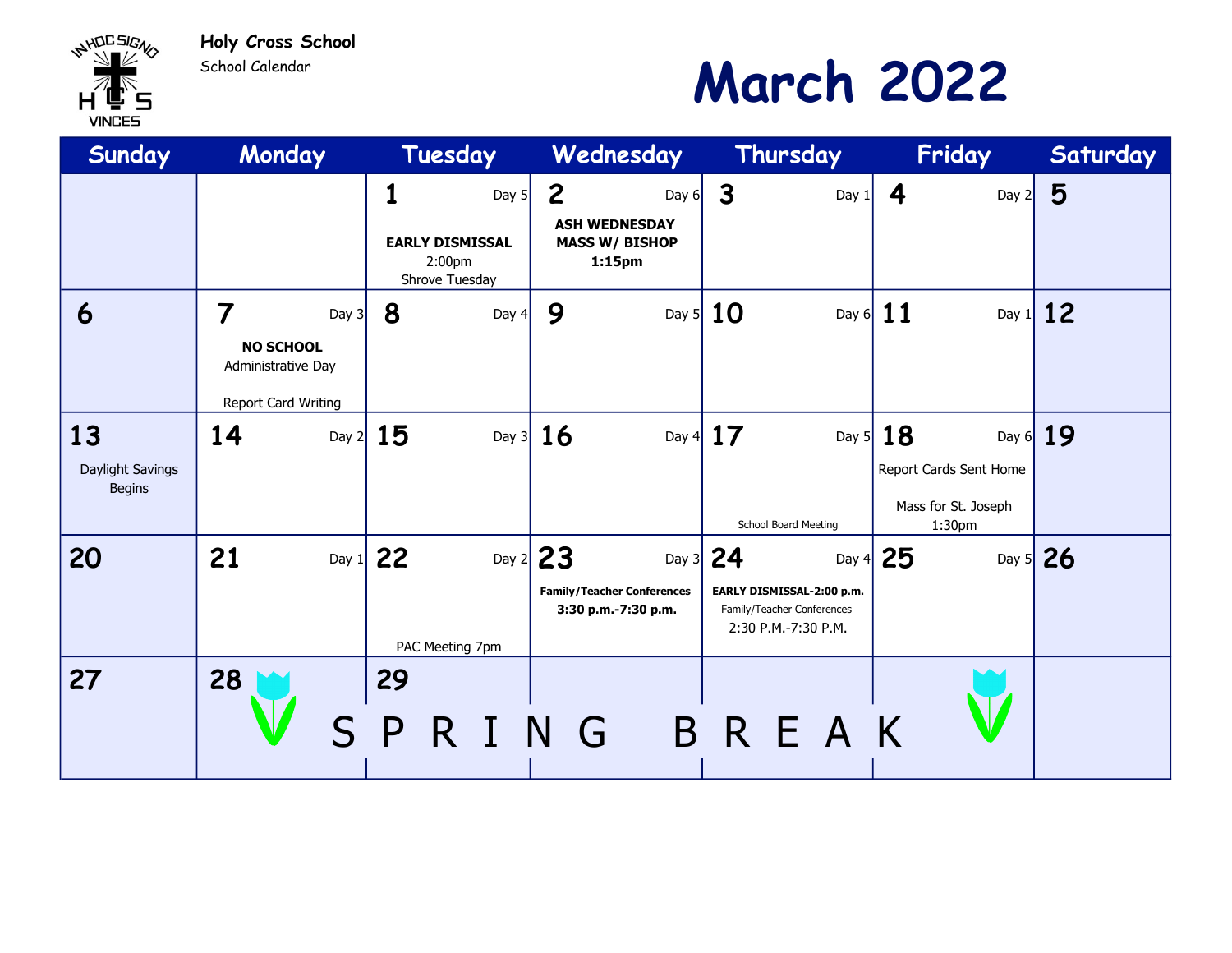

School Calendar



| Sunday                     | Monday                                         | Tuesday                                                                                  | Wednesday                                                                                    | Thursday                                                                                         | Friday                                       | Saturday       |
|----------------------------|------------------------------------------------|------------------------------------------------------------------------------------------|----------------------------------------------------------------------------------------------|--------------------------------------------------------------------------------------------------|----------------------------------------------|----------------|
|                            | S P                                            | $\mathbf{I}$<br>R.                                                                       | N G                                                                                          | BREA                                                                                             | 1<br>K                                       | $\overline{2}$ |
| $\mathbf{3}$               | 4<br>Day $6$<br>Grade 8 IA                     | 5<br>Day 1<br><b>EARLY DISMISSAL</b><br>2pm                                              | 6<br>Day 2                                                                                   | 7<br>Day $3$<br>Reconciliation<br>2nd Dose Covid-19 Clinic AM                                    | 8<br>Day $4$<br>Grade 7 IA                   | 9              |
| 10<br>Palm Sunday          | 11<br>Day $5$                                  | <b>12</b><br>Day $6$<br><b>NO IA for Grade 8</b><br><b>HCS Science Fair</b><br>Grade 5-8 | 13<br>Day $1$<br><b>Stations of the Cross</b><br>8:45am - 3:00pm<br>Bison Regional Sci. Fair | 14<br>Day $2$<br><b>Holy Thursday</b><br><b>School Board Meeting</b><br>Bison Regional Sci. Fair | 15<br><b>NO SCHOOL</b><br><b>GOOD FRIDAY</b> | 16             |
| 17<br><b>EASTER SUNDAY</b> | 18<br><b>NO SCHOOL</b><br><b>EASTER MONDAY</b> | Day 3 $19$<br>Day $4$<br>Grade 7 IA                                                      | 20<br>Day $5$<br>Easter Mass 1:30pm                                                          | 21<br>Day $6$<br>Grade 8 IA                                                                      | 22                                           | Day 1 $23$     |
| 24                         | 25<br>Day $2$<br>Liturgy of Light              | 26<br>Day $3$<br>PAC Meeting 7pm                                                         | 27<br>Day $4$<br>Grade 7 IA<br>Sacraments Retreat                                            | 28<br>Sacraments Retreat                                                                         | Day 5 29<br><b>NO SCHOOL</b><br>PD Day       | Day 6 $30$     |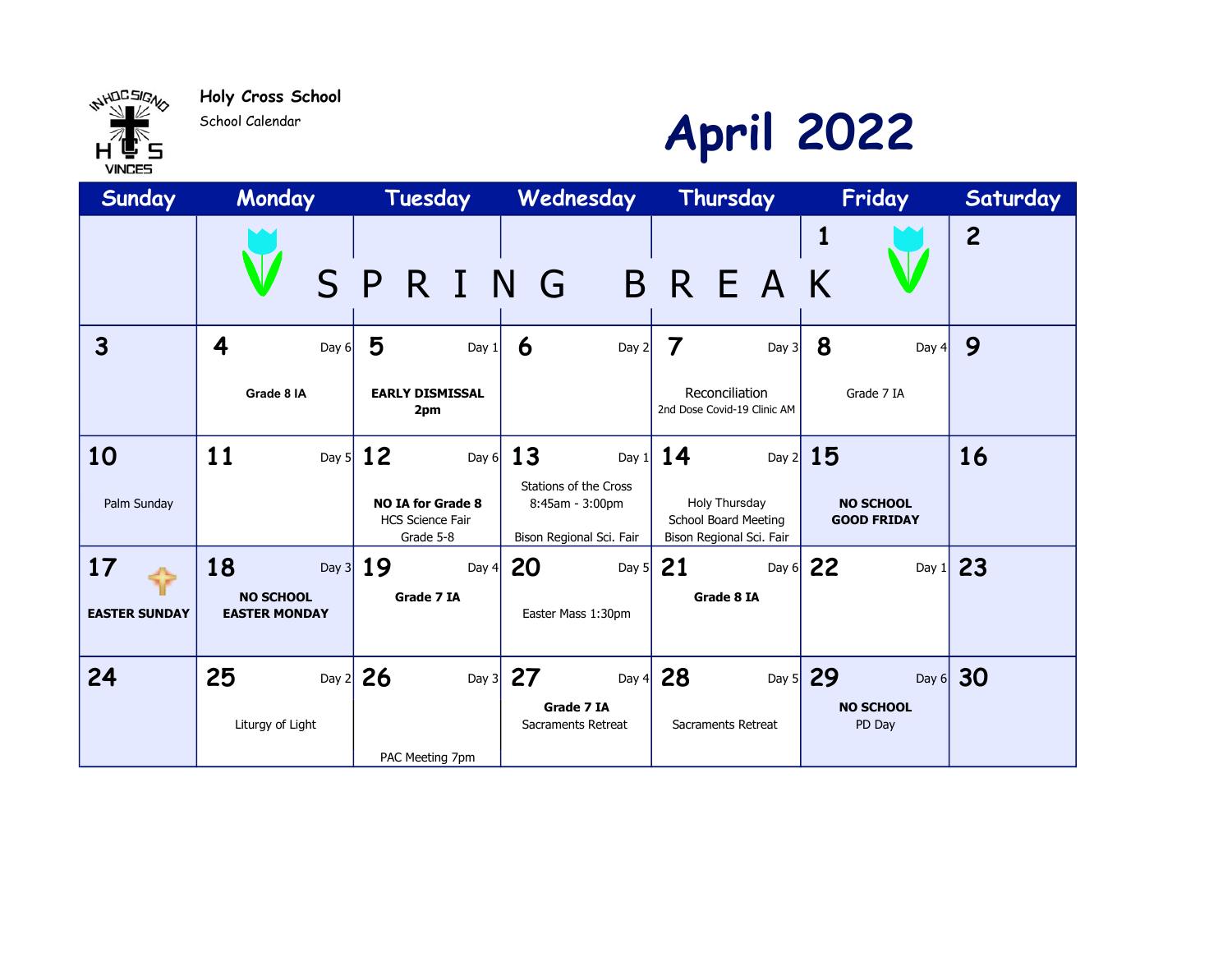

School Calendar

#### May 2022

| Sunday                     | Monday                       | Tuesday                                                     | Wednesday Thursday    |                                    | Friday                             | Saturday   |
|----------------------------|------------------------------|-------------------------------------------------------------|-----------------------|------------------------------------|------------------------------------|------------|
| $\mathbf 1$                | $\overline{2}$<br>Day 1      | 3<br>Day $2$                                                | 4<br>Day $3$          | 5<br>Day $4$                       | 6<br>Day $5$                       | 7          |
|                            |                              | <b>EARLY DISMISSAL</b><br>2pm                               | Gr 7& 8 MADD assembly | Grade 7 IA                         |                                    |            |
| 8<br>Happy<br>Mother's Day | 9<br>Grade 8 IA              | Day 6 $10$<br><b>Glenlea Plant Delivery</b>                 | Day 1 $11$            | Day $2$ 12                         | Day 3 $13$<br>Grade 7 IA           | Day 4 $14$ |
| 15                         | 16                           | Day 5 $17$<br>Grade 8 IA                                    | Day 6 $18$            | Day $1 19$<br>School Board Meeting | Day $2$ 20<br>Day 3 21             |            |
| 22                         | $23*$<br><b>VICTORIA DAY</b> | 24<br>Grade 7 IA                                            | Day 4 $25$            | Day 5 $26$<br>Grade 8 IA           | Day 6 $27$<br>Gr.6-8 Immunizations | Day 1 $28$ |
| 29                         | 30                           | Day $2 31$<br>Day 3<br>Crowning of Mary<br>PAC MEETING 7 PM |                       |                                    |                                    |            |